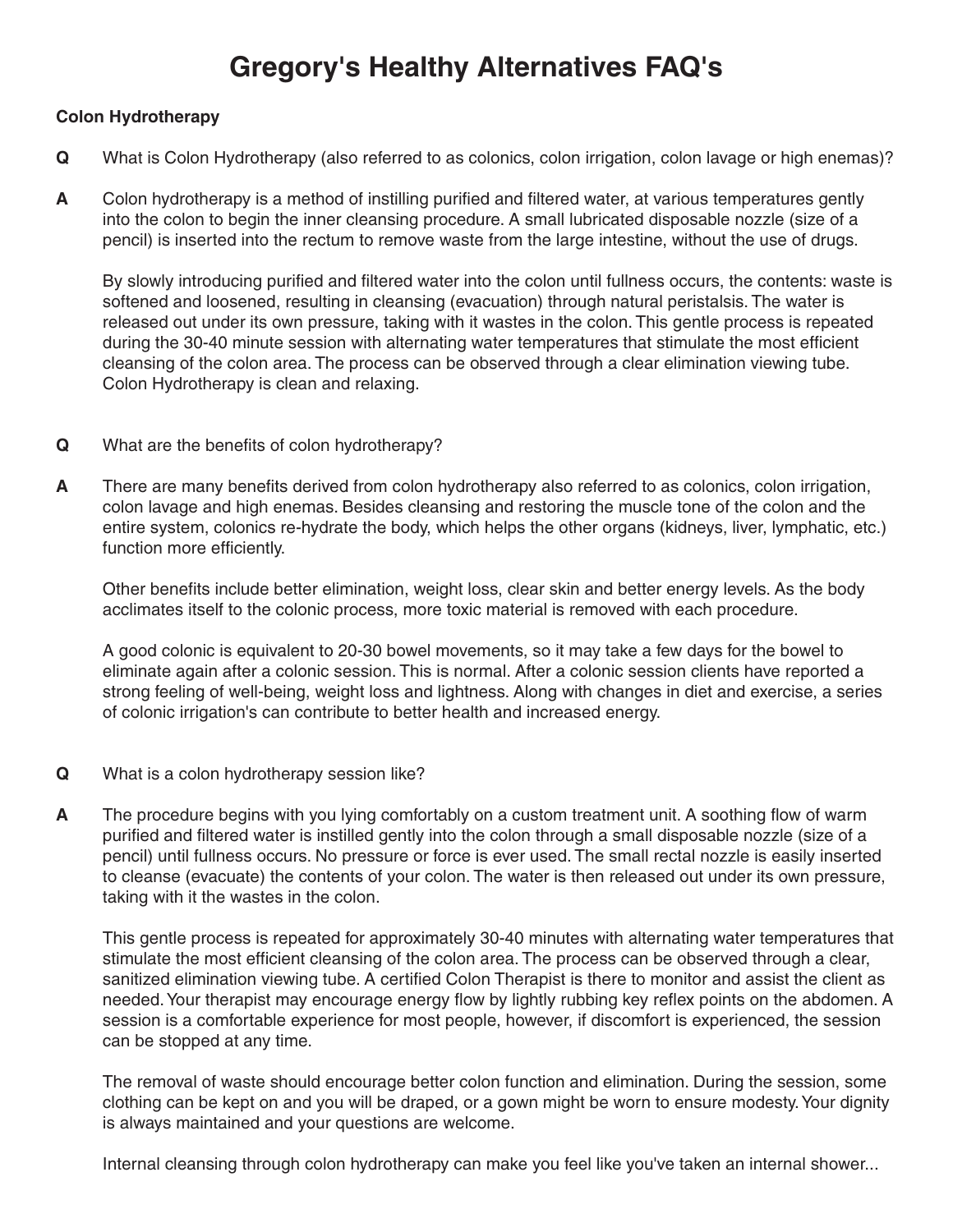clean, enthusiastic, light, and healthy.

- **Q** Why cleanse the colon?
- **A** Many of the greatest healers of our time firmly believe that internal cleansing and detoxification of the human body is the key to youth, vitality, energy and vibrant health.

Did you know that 90% of all chronic diseases start in the digestive system? You can protect yourself, rid your body of toxic waste and loose weight by cleansing and detoxifying your system regularly.

The foods we eat today are over-processed and do not have sufficient fiber to promote peristalsis, which empties our colon efficiently. The use of white flour, meats, fatty foods, sugar, salt, colorings and additives and the lack of sufficient fruits and vegetables in our daily diet create stagnation, constipation, diarrhea, and many other toxic conditions.

When the colon is cleansed, over a series of treatments, years of poor food choices can be offset by giving the intestines a chance to clean themselves out, restore peristalsis, and begin proper nutrient absorption. This process is aided significantly by better food choices in our daily menus as well as proper exercise.

Cleansing the body through colon hydrotherapy can protect your health by ridding the body of years of accumulated toxic waste, and you can loose weight.

- **Q** Why should I be concerned about my colon?
- **A** The colon has been referred to as the trash can or sewer system of the body. It is the place where we store the waste material that most of us would rather not think about. Our metabolic process continuously encounters and disposes of a variety of toxins and poisons. Some are cellular waste materials that our body makes. Others consist of environmental pollutants, pesticides and poisons ingested into our systems through the air we breathe, the foods we eat and the water we drink.

Under ideal circumstances the body is well equipped to neutralize and dispose of toxins through the liver, spleen and eliminative channels (bowel, kidneys, lungs, skin and lymphatic system). However, in modern society there are no ideal circumstances.

Accumulated toxins in the body account for a myriad of health complaints, ranging from something as simple as fatigue or weight gain, to serious other chronic and degenerative conditions.

Colon hydrotherapy is an important and beneficial way to clear toxins from our systems.

- **Q** Why is Colon Hydrotherapy helpful?
- **A** Colon Hydrotherapy cleanses the colon. Over time, debris builds up in the colon. It is estimated that the average person has somewhere between 10 to 25 pounds of excess feces stuck on the colon wall. This debris can prevent the colon from filtering the body's waste properly, inhibiting you body's ability to reabsorb water and other helpful nutrients, and to release dangerous toxins. Colon hydrotherapy gently breaks down this impacted debris and flushes it out of the body so that your colon can function as it was designed to. Cleansing the colon can alleviate symptoms such as headaches, skin blemishes, bad breath, allergies, joint stiffness, muscle fatigue, depression, etc.